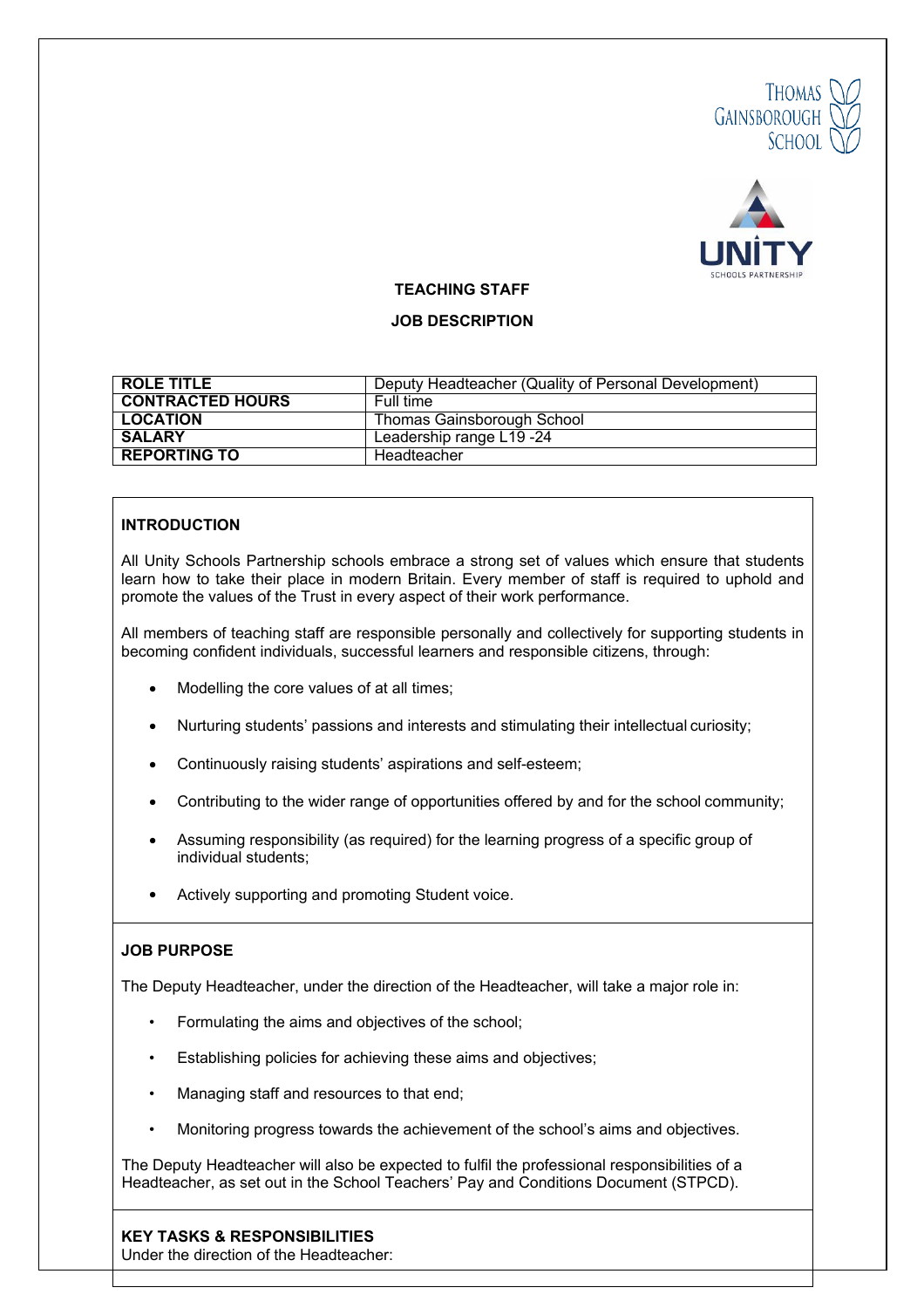#### **Qualities and Knowledge**

- Support the day-to-day management of the school;
- Communicate the school's vision compellingly and support strategic leadership;
- Lead by example, holding and articulating alignment to the school's clear values and personal moral purpose and focusing on providing excellent education for all students;
- Build positive relationships with all members of the school community, showing positive attitudes to them;
- Keep up to date with developments in education, and have a good knowledge of education systems locally, nationally and globally;
- Work with political and financial astuteness, translating policy into the school's context;
- Seek training and continuing professional development to meet own needs.

## **Students and Staff**

- Demand ambitious standards for all students, instilling a strong sense of accountability In staff for the impact of their work and student outcomes;
- Ensure excellent teaching in the school, including through training and development for staff;
- Establish a culture of 'open classrooms' as a basis for sharing best practice;
- Create an ethos within which all staff and students are motivated and supported to develop their skills and knowledge;
- Identify emerging talents, coaching current and aspiring leaders;
- Hold all staff to account for their professional and conduct.

#### **Systems and Processes**

- Ensure that the school's systems, organisation and processes are well considered, efficient and fit for purpose.
- Provide a safe, calm and well-ordered environment for all students and staff, focused on safeguarding students and developing exemplary behaviour;
- Implement systems for managing the performance of all staff, addressing any underperformance, supporting to staff to improve and valuing excellent practice;
- Working with the governing body as appropriate;
- Support strategic financial planning to ensure the effective use of budgets and resources;
- Support distribution of leadership throughout the school.

#### **The Self-improving School System**

- Create an outward-facing school which works with other schools and organisations to secure excellent outcomes for all students;
- Develop excellent relationships with fellow professionals;
- Model entrepreneurial and innovative approaches to school improvement and leadership;
- Inspire and influence others to believe in the fundamental importance of education in young people's lives and to promote the value of education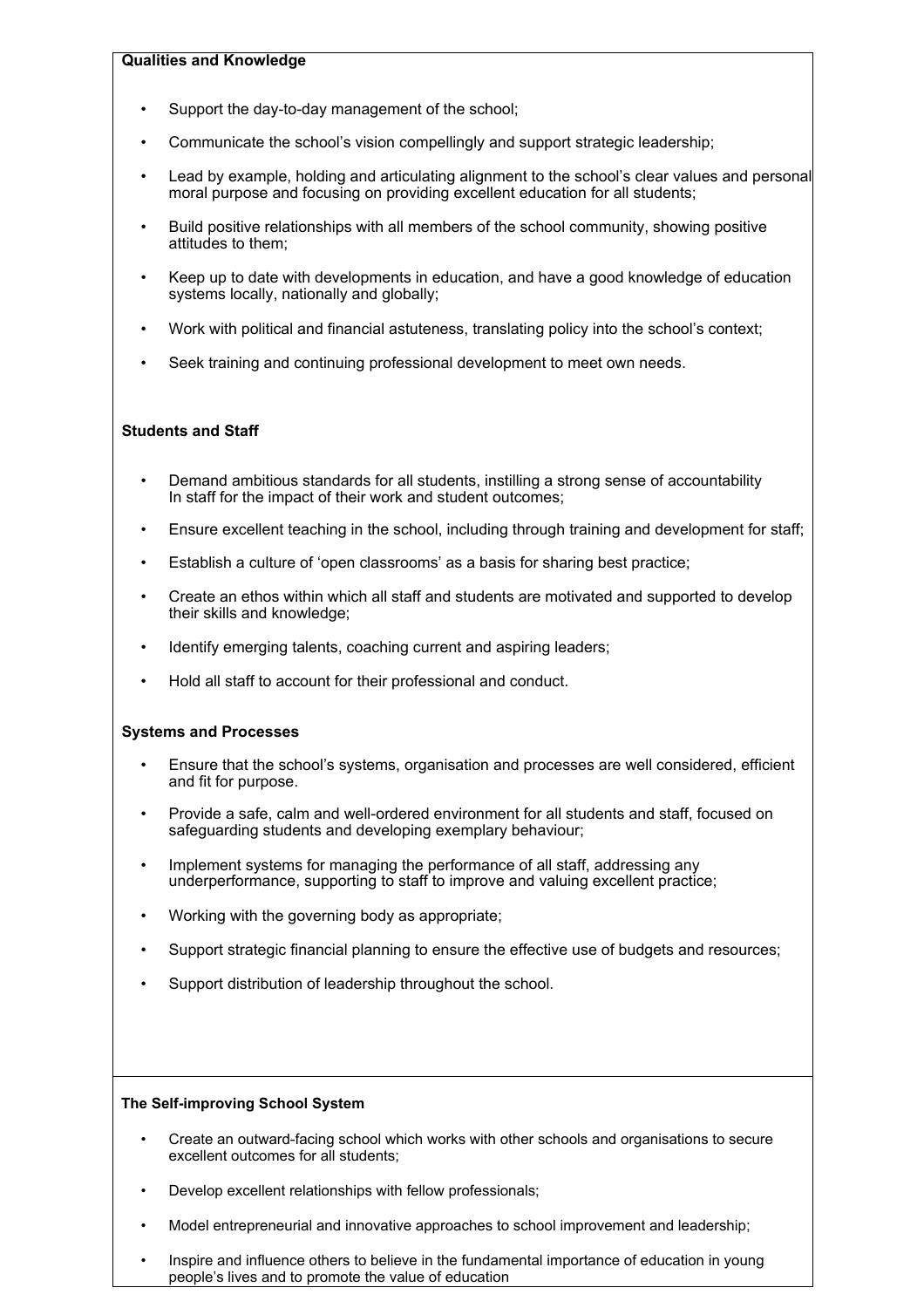## **SAFEGUARDING**

Unity Schools Partnership is committed to safeguarding and promoting the welfare of children and young persons at all times.

 The post holder, under the guidance of the Headteacher, will be responsible for promoting and safeguarding the welfare of all children with whom he/she comes into contact, in accordance with the Trust's and the school's safeguarding policies. The post holder is required to obtain a satisfactory Enhanced Disclosure from the Disclosure and Barring Service (DBS).

# **GENERAL**

- Actively contribute to and promote the overall ethos and values of the School and the wider Trust.
- 2. Participate in training and other learning activities and performance development as required.
- 3. Maintain consistent high standards of professional conduct, tact and diplomacy at all times in dealings with students, parents, staff colleagues, external agencies and any other visitors to the school or wider Trust.
- Maintain absolute confidentiality and exercise discretion with regard to staff / student information and the Trust's business at all times.
- 5. Act as an ambassador for the School and the wider Trust within the local community and beyond, ensuring that the ethos and values of the Trust are promoted and upheld at all times.
- Undertake any other reasonable tasks and responsibilities as requested by the Headteacher or Trust Executive Leadership Teams which fall within the scope of the post.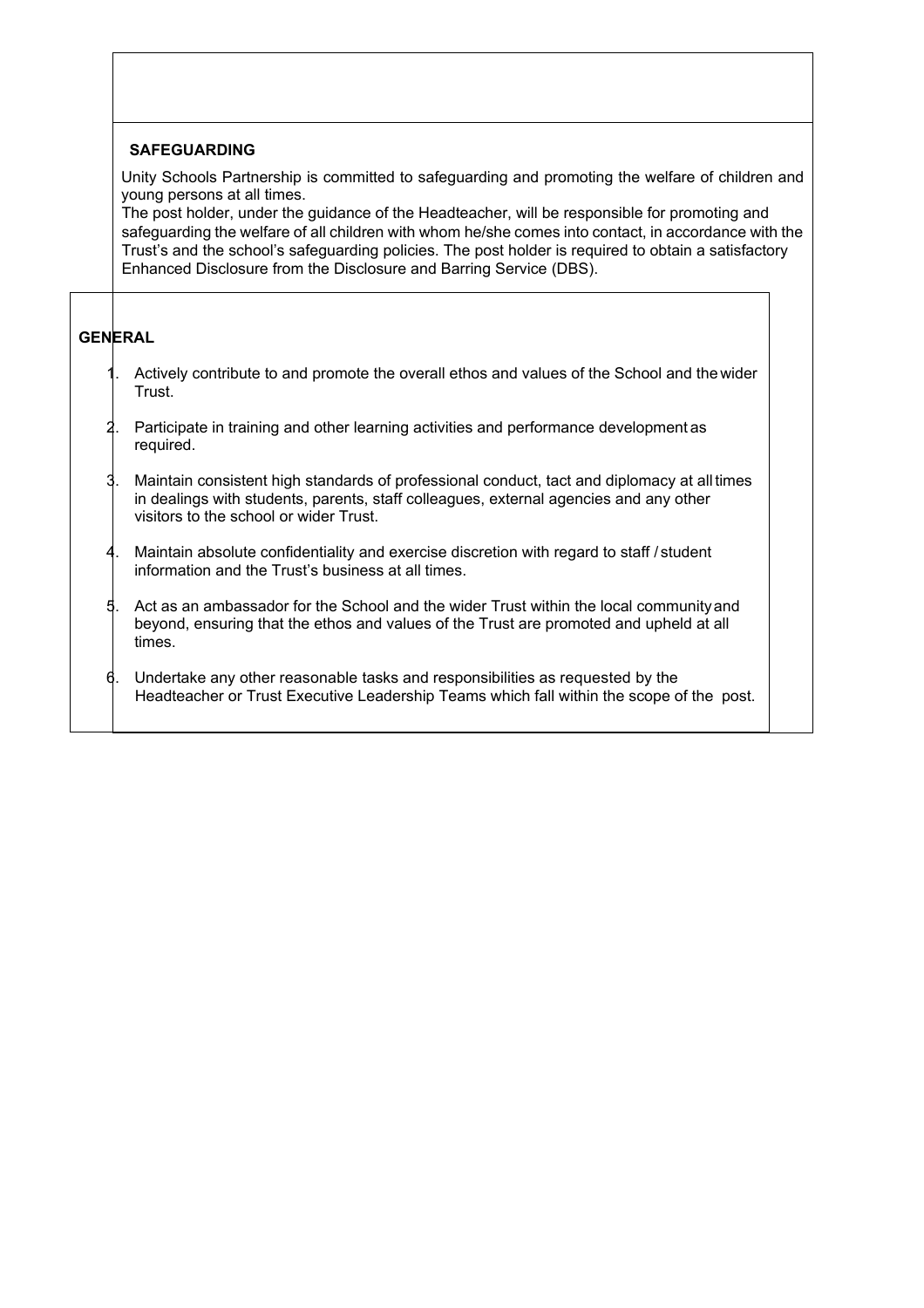

# **PERSON SPECIFICATION**

| <b>Education and</b><br><b>Training</b> | <b>Recognised QTS</b>                                                                                                                                                                                                                                                                                                                                                                                                                                                                                                                                                                                                                                                                                                                                                                                                                                                                                                                                                                                                                                                                                                                             |                                                                                                                                                                                                                                                                                                                                                                  |
|-----------------------------------------|---------------------------------------------------------------------------------------------------------------------------------------------------------------------------------------------------------------------------------------------------------------------------------------------------------------------------------------------------------------------------------------------------------------------------------------------------------------------------------------------------------------------------------------------------------------------------------------------------------------------------------------------------------------------------------------------------------------------------------------------------------------------------------------------------------------------------------------------------------------------------------------------------------------------------------------------------------------------------------------------------------------------------------------------------------------------------------------------------------------------------------------------------|------------------------------------------------------------------------------------------------------------------------------------------------------------------------------------------------------------------------------------------------------------------------------------------------------------------------------------------------------------------|
|                                         | Degree<br>Evidence of commitment to own professional                                                                                                                                                                                                                                                                                                                                                                                                                                                                                                                                                                                                                                                                                                                                                                                                                                                                                                                                                                                                                                                                                              | Further leadership development<br>as MA / MEd, NPQSL                                                                                                                                                                                                                                                                                                             |
| <b>Relevant experience</b>              | Experience and proven impact of whole school strategic<br>Leadership from holding a position on a leadership team;<br>Knowledge and experience of teaching relevant key<br>stages and with a proven record of improving<br>outcomes;<br>Knowledge and experience of School Improvement<br>Planning;<br>Skill in managing change;<br>Experience of strategies to improve outcomes and<br>experience for disadvantaged students;<br>Knowledge and experience of SEND policies and<br>procedures;<br>Experience of Safeguarding procedures and a<br>commitment to the wellbeing of all students;<br>Evidence of liaising collaboratively with colleagues;<br>Experience and knowledge of managing<br>challenging behaviour;<br>Evidence of working and liaising with<br>families and outside agencies;<br>Understanding the importance of using data to raise<br>standards;<br>Evidence of successfully mentoring or providing<br>general pastoral support to colleagues and trainees;<br>Ability to motivate and inspire others with sensitivity<br>and energy;<br>Ability to articulate personal vision and values with<br>sensitivity and energy. | Experience in one or more<br>schools;<br>Experience in organising and<br>leading assemblies and tutor<br>activities;<br>Evidence of participating in and<br>developing extra-curricular<br>activities;<br><b>Experience of Performance</b><br>Management and CPD;<br>Evidence of managing support<br>staff;<br>Experience of effective working<br>with governors |